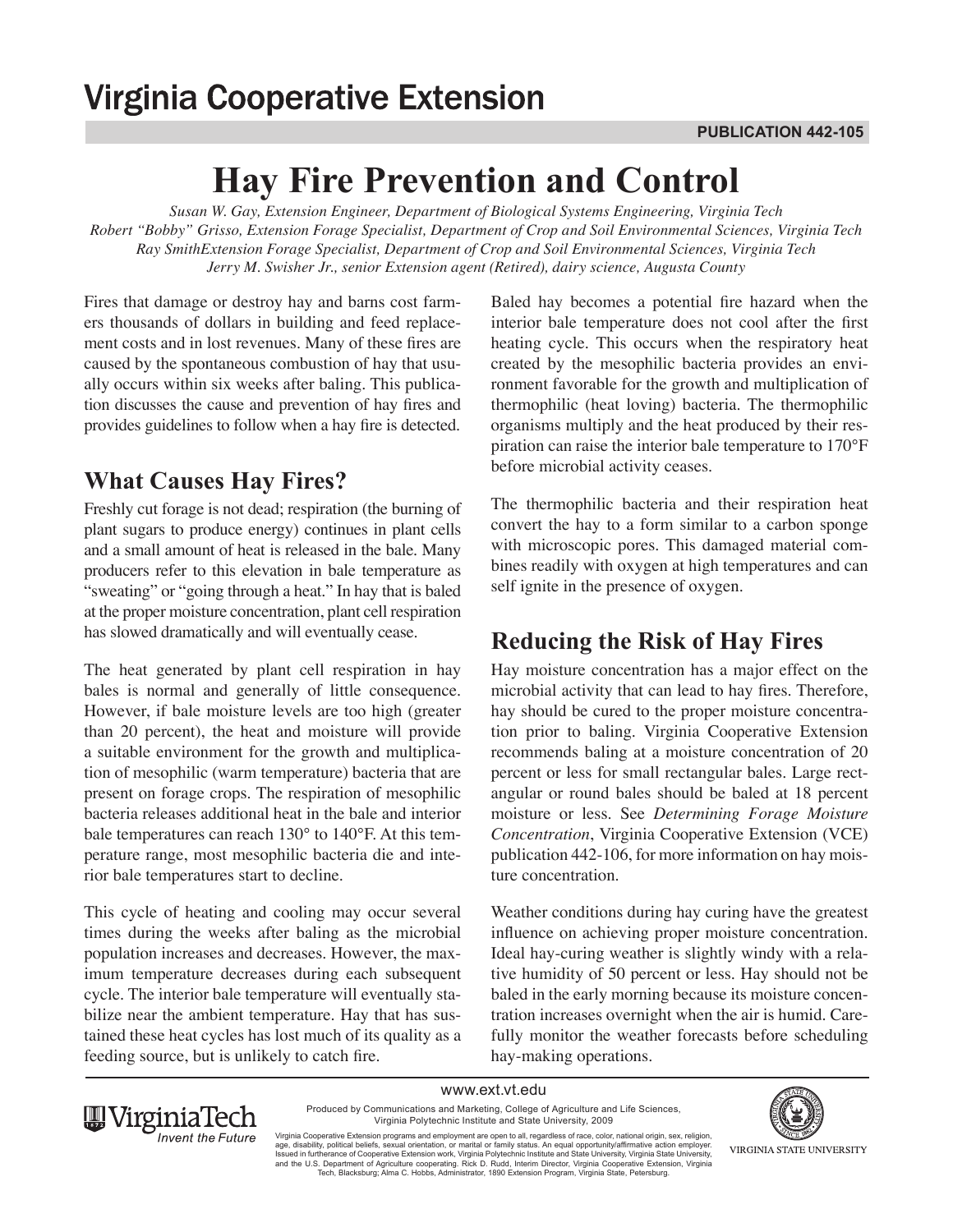Using specialized hay equipment can help reduce hay moisture concentration by increasing crop drying rates, especially during good hay-curing weather. Conditioning equipment crimps or abrades crop stems to break up the waxy cuticle layer surrounding the stem. This process allows plant moisture to evaporate and speeds up the crop drying rate. Tedders fluff, spread, or move windrows to improve air movement through the crop. Windrow turning equipment lifts, inverts, and fluffs windrows. As a result, the bottom side of the windrow is then exposed to the sun, which speeds up drying during good hay-curing weather. See *Management Tips for Round Bale Hay Harvesting, Moving, and Storage*, VCE publication 442-454, for more information on hay preparation.

Hay preservatives can reduce the risk of hay fires because they inhibit or reduce the growth of bacteria in moist hay. Propionic acid is a liquid that is applied to hay during baling and is the most effective preservative available. However, a tank and a spray application system must be added to the baler to handle the preservative. Furthermore, spray nozzles must be spaced so that the chemical is distributed over all the forage as it enters the baling chamber.

The amount of propionic acid that must be applied depends upon the hay moisture concentration. Small bales with a moisture concentration between 20 percent and 25 percent should be treated with about 0.5 percent propionic acid on an as baled basis. The application rate should be increased to 1 percent for hay with a moisture concentration between 25 percent and 30 percent. Propionic acid and other hay preservatives may not work for hay with a moisture concentration greater than 30 percent. The two main disadvantages of using propionic acid are its corrosiveness and the cost of the equipment necessary to apply the preservative. The estimated cost of adding spraying equipment to a baler is \$1,000 to \$1,500.

Hay that is baled at the proper moisture concentration can become a potential fire hazard if it becomes wet during storage. Hay barns should be weather tight and have adequate drainage so water will not enter the barn and damage hay during storms. Hay that is temporarily stored outside should be covered with plastic or some other waterproof material to prevent rain penetration. Uncovered bales should be arranged so that air can circulate freely between bales to promote drying. Protect bales from ground moisture by placing them on a bed of gravel, old tires, poles, or pallets.

# **Monitoring Hay Temperatures during Storage**

The temperature of hay that has been baled at a high moisture concentration should be checked twice a day for six weeks after baling. Use a probe and thermometer to accurately determine the temperature inside a stack of hay. A simple temperature probe can be made in the farm shop from a 10-foot piece of 3/4-inch diameter iron pipe. Drill eight 3/16-inch diameter holes about three inches from one end then hammer that end of the pipe together to form a sharp edge (Figure 1). Commercial temperature probes are available, but are often too short to monitor the maximum interior temperature zone within a hay stack.

Check hay temperature in the center of the stacked hay. The easiest way to do this is from the top of the stack. Do not walk directly on the stacked hay; pockets may have already burned out under the hay surface. Place boards, plywood, or a ladder on the hay and walk on those instead (Figure 2). This will spread the weight of the person monitoring the temperature over a larger area and help keep him from falling into burned out cavities. Be sure to use a lifeline in case the hay surface collapses into a fire pocket. A second person, standing safely away from the hay, should hold the other end of the rope to pull the person monitoring the temperature out in case the hay surface collapses into a fire pocket.

Drive the probe from the top of the hay stack into the inner most bales (Figure 3). Lower a thermometer to the end of the probe with a piece of light wire. After 10 to 15 minutes, retrieve the thermometer and read the temperature. If the temperature has reached 150°F, the temperature is likely to increase and hay bales should be moved to allow increased air circulation and cooling (Table 1). Continue monitoring the temperature every two or three hours.

#### **Table 1. Temperature interpretations for hay stacks.**

#### **Temperature (°F) Interpretation**

- <130 Continue monitoring temperature twice a day.
- 130 140 Temperature may go up or down. Recheck in a few hours.
- 150 Temperature will most likely continue to climb. Move the hay to provide air circulation and cooling. Monitor temperature every two hours.
- ≥175 Fire is imminent or present. **Call the fire department immediately**. Continue probing and monitoring the temperature.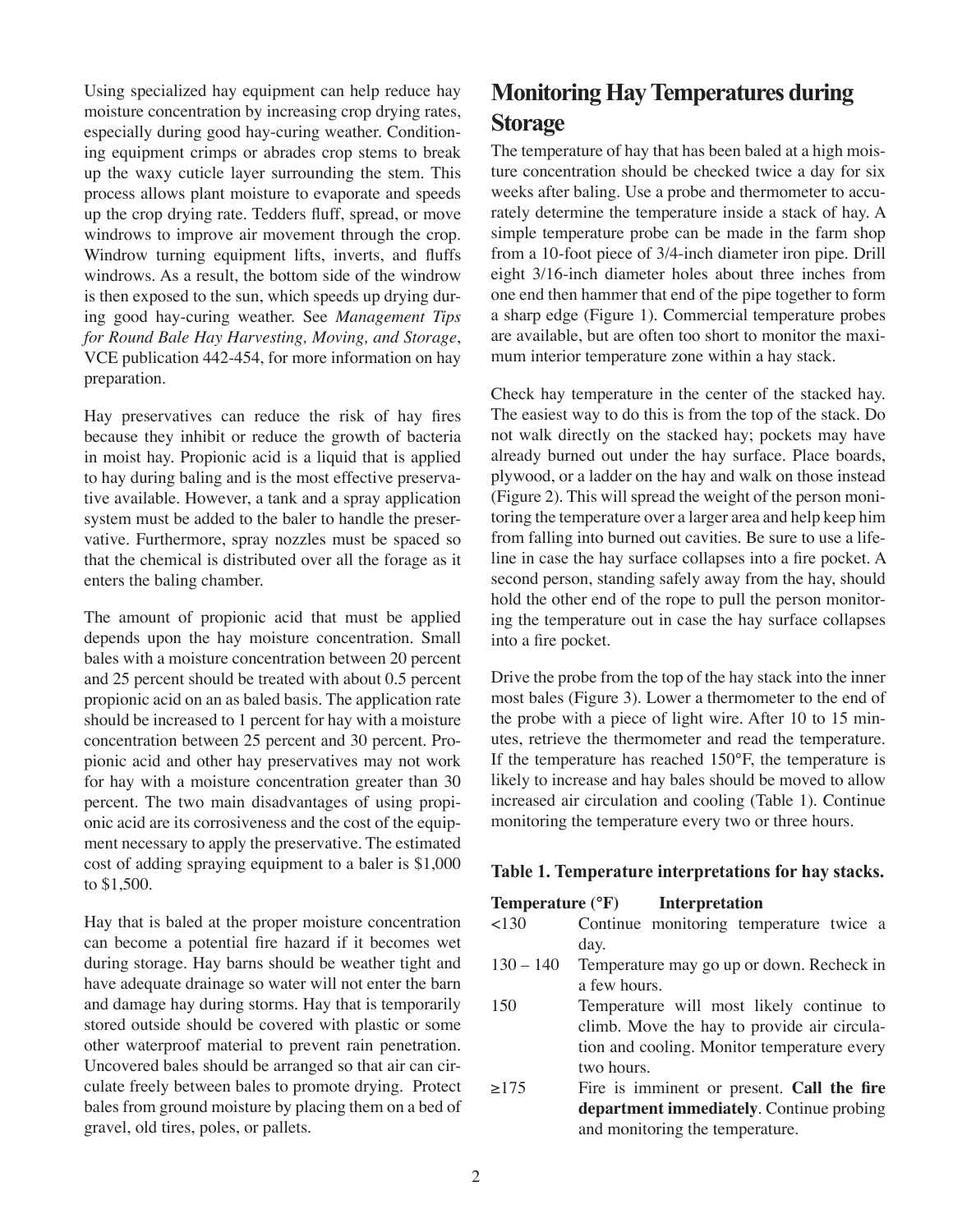

Figure 1. Homemade hay temperature probe with thermometer.



Figure 2. Proper procedure for monitoring hay temperatures.



Figure 3. Proper location for inserting temperature probe.

Fire is imminent if interior bale temperatures exceed 175°F and fire is present at temperatures greater than 200°F. Other symptoms of hot hay or an internal hay fire include a slight caramel or strong burning odor, visible vapor or smoke, a strong musty smell, and/or hay that feels hot to the touch. If any of these symptoms occur, call the fire department immediately. Let firefighters take control of the situation once they arrive. Do not move hay if signs of fire are present. Moving hay exposes the overheated or smoldering hay to oxygen and may cause the fire to burn uncontrollably.

# **Controlling Hay Fires**

In the event of a hay fire, surveying the fire scene is the most important step to ensure everyone's safety. Review the area surrounding the hay fire. If flammable products (e.g. gasoline, fertilizers, and pesticides) are located nearby, leave the area immediately. If there are no flammable products in the area and time permits, there are several steps you can take before the fire department arrives.

## **Hay Stored Outside**

Use a disk to create a firebreak around the stacked hay. The firebreak should be approximately 15 feet wide. If water and a high-pressure hose are available, water the hay and the surrounding vegetation to keep the fire from spreading.

## **Hay Stored Inside a Building**

If the area is safe and time permits, evacuate any livestock from the building. Put the animals in a pasture that is a safe distance from the structure. Turn off the building's electricity to prevent an electrical fire. Monitor wind direction carefully. If water and a high-pressure hose are available, water the roof of adjacent structures that are downwind of the fire.

# **Damaged Hay**

Hay that has been damaged by heat, smoke, or water should be removed to a safe location. Use damaged hay as mulch for erosion control on slopes and in gullies. If you are uncertain whether heat has damaged hay too much for feeding, have a sample tested.